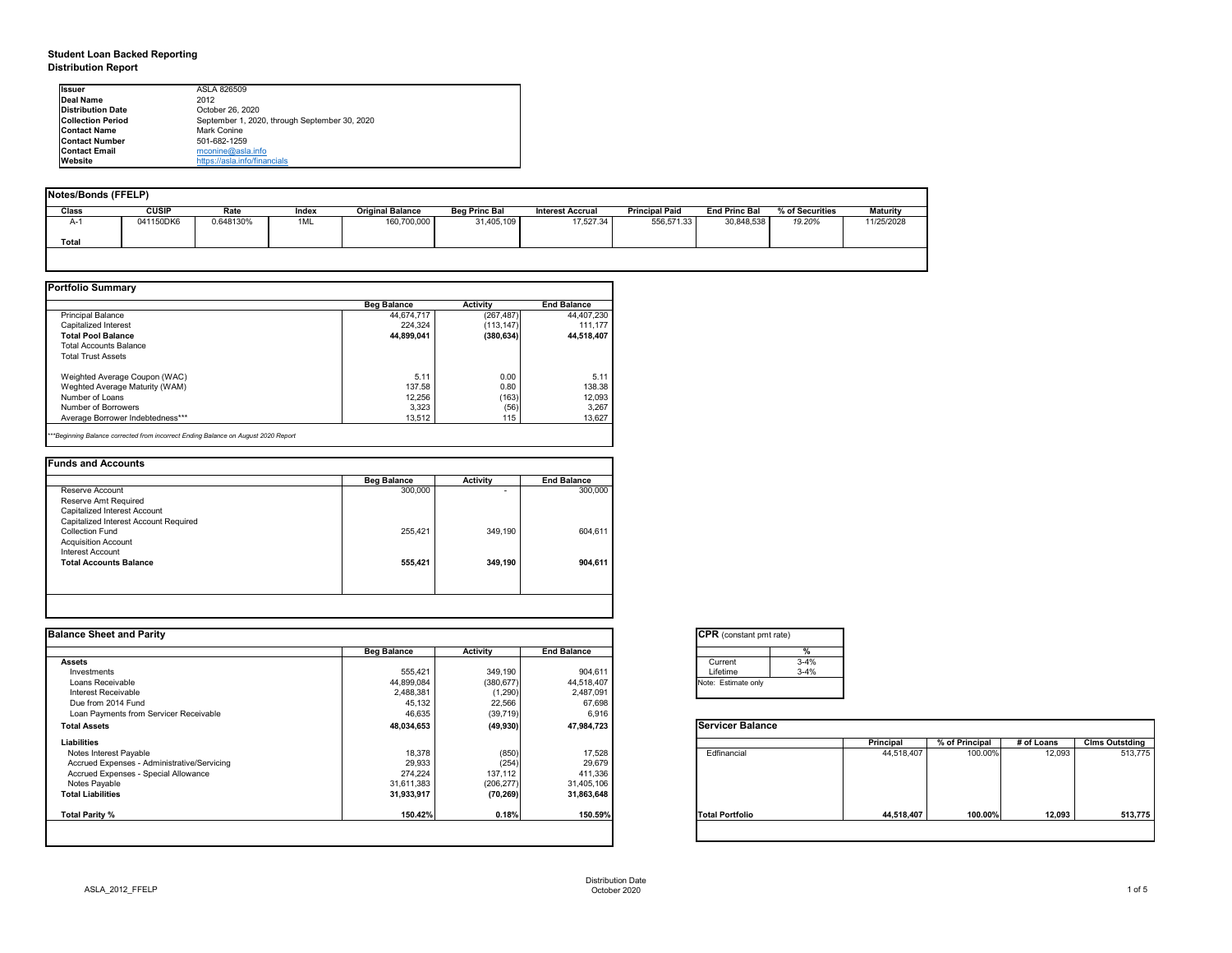## **Student Loan Backed Reporting Distribution Report**

|                           | # of Loans       |                  |                  | % of Principal<br><b>Principal</b> |                  |               | <b>WAC</b>       |               | <b>WARM</b>      |               |
|---------------------------|------------------|------------------|------------------|------------------------------------|------------------|---------------|------------------|---------------|------------------|---------------|
|                           | <b>Beginning</b> | <b>Ending</b>    | <b>Beginning</b> | <b>Ending</b>                      | <b>Beginning</b> | <b>Ending</b> | <b>Beginning</b> | <b>Ending</b> | <b>Beginning</b> | <b>Ending</b> |
| In School                 | 15               |                  | 72,478           | 72,603                             | 0.16%            | 0.16%         | 5.74             | 5.75          | 118.55           | 118.55        |
| Grace                     | 10               |                  | 34,850           | 34,725                             | 0.08%            | 0.08%         | 5.83             | 5.83          | 116.98           | 116.97        |
| Repayment                 |                  |                  |                  |                                    |                  |               |                  |               |                  |               |
| Current                   | 8,076            | 7,574            | 28,004,770       | 26,310,617                         | 62.37%           | 59.10%        | 5.41             | 5.36          | 150.14           | 152.74        |
| 31-60 Days Delinquent     | 710              | 716              | 2,963,741        | 2,970,454                          | 6.60%            | 6.67%         | 5.29             | 5.49          | 130.74           | 128.19        |
| 61-90 Days Delinquent     | 187              | 422              | 853,862          | 1,822,695                          | 1.90%            | 4.09%         | 5.64             | 5.30          | 131.52           | 135.44        |
| 91-120 Days Delingent     | 155              | 126              | 700,302          | 592,274                            | 1.56%            | 1.33%         | 5.43             | 5.60          | 154.34           | 133.49        |
| 121-180 Days Delinquent   | 219              | 216              | 987,252          | 944,748                            | 2.20%            | 2.12%         | 4.91             | 5.29          | 129.54           | 148.01        |
| 181-270 Days Delinquent   | 141              | 151              | 452,421          | 574,122                            | 1.01%            | 1.29%         | 5.46             | 5.30          | 115.28           | 129.88        |
| 271+ Days Delinquent      | 56               | 37               | 167,657          | 107,716                            | 0.37%            | 0.24%         | 5.33             | 5.45          | 120.40           | 68.96         |
| <b>Total Repayment</b>    | 9,544            | 9,242            | 34, 130, 005     | 33, 322, 627                       | 76.01%           | 74.85%        | 5.39             | 5.37          | 146.87           | 148.46        |
| Forbearance               | 1,434            | 1,509            | 5,902,117        | 6,207,619                          | 13.15%           | 13.94%        | 5.36             | 5.44          | 141.69           | 139.88        |
| Deferment                 | 1,107            | 1,196            | 4,141,075        | 4,404,099                          | 9.22%            | 9.89%         | 5.24             | 5.28          | 136.09           | 136.68        |
| <b>Claims in Progress</b> | 144              | 118 <sub>1</sub> | 609,622          | 463,734                            | 1.36%            | 1.04%         | 5.44             | 5.47          | 121.07           | 110.06        |
| <b>Claims Denied</b>      |                  |                  | 8,895            | 13,000                             | 0.02%            | 0.03%         | 6.80             | 6.80          | 114.00           | 119.00        |
| <b>Total Portfolio</b>    | 12,256           | 12,093           | 44,899,041       | 44,518,407                         | 100.00%          | 100.00%       | 5.37             | 5.37          | 144.77           | 145.62        |

| <b>Delinquency Status</b>           |                  |               |                  |                  |                  |                |                  |               |                  |               |
|-------------------------------------|------------------|---------------|------------------|------------------|------------------|----------------|------------------|---------------|------------------|---------------|
|                                     |                  | # of Loans    |                  | <b>Principal</b> |                  | % of Principal |                  | <b>WAC</b>    |                  | <b>WARM</b>   |
|                                     | <b>Beginning</b> | <b>Ending</b> | <b>Beginning</b> | <b>Ending</b>    | <b>Beginning</b> | <b>Ending</b>  | <b>Beginning</b> | <b>Ending</b> | <b>Beginning</b> | <b>Ending</b> |
| Current                             | 8,076            | 7,574         | 28,004,770       | 26,310,617       | 82.05%           | 78.96%         | 5.41             | 5.36          | 150.14           | 152.74        |
| 31-60 Days Delinquent               | 710              | 716           | 2,963,741        | 2,970,454        | 8.68%            | 8.91%          | 5.29             | 5.49          | 130.74           | 128.19        |
| 61-90 Days Delinquent               | 187              | 422           | 853,862          | 1,822,695        | 2.50%            | 5.47%          | 5.64             | 5.30          | 131.52           | 135.44        |
| 91-120 Days Delingent               | 155              | 126           | 700,302          | 592,274          | 2.05%            | 1.78%          | 5.43             | 5.60          | 154.34           | 133.49        |
| 121-180 Days Delinquent             | 219              | 216           | 987,252          | 944,748          | 2.89%            | 2.84%          | 4.91             | 5.29          | 129.54           | 148.01        |
| 181-270 Days Delinquent             | 141              | 151           | 452,421          | 574,122          | 1.33%            | 1.72%          | 5.46             | 5.30          | 115.28           | 129.88        |
| 271+ Days Delinquent                | 56               | 37            | 167,657          | 107,716          | 0.49%            | 0.32%          | 5.33             | 5.45          | 120.40           | 68.96         |
| <b>Total Portfolio in Repayment</b> | 9,544            | 9,242         | 34,130,005       | 33,322,627       | 100.00%          | 100.00%        | 5.39             | 5.37          | 146.87           | 148.46        |
|                                     |                  |               |                  |                  |                  |                |                  |               |                  |               |

| <b>Portfolio by Loan Type</b>         |                  |               |                  |                  |                  |                |                  |               |                  |               |  |
|---------------------------------------|------------------|---------------|------------------|------------------|------------------|----------------|------------------|---------------|------------------|---------------|--|
|                                       | # of Loans       |               |                  | <b>Principal</b> |                  | % of Principal |                  | <b>WAC</b>    |                  | <b>WARM</b>   |  |
|                                       | <b>Beginning</b> | <b>Ending</b> | <b>Beginning</b> | <b>Ending</b>    | <b>Beginning</b> | <b>Ending</b>  | <b>Beginning</b> | <b>Ending</b> | <b>Beginning</b> | <b>Ending</b> |  |
| <b>Subsidized Consolidation Loans</b> |                  |               |                  |                  |                  |                |                  |               |                  |               |  |
| Unsubsidized Consolidation Loans      |                  |               |                  |                  |                  |                |                  |               |                  |               |  |
| <b>Subsidized Stafford Loans</b>      | 6,905            | 6,814         | 20,297,137       | 20,091,616       | 45.21%           | 45.13%         | 5.21             | 5.21          | 131.52           | 132.21        |  |
| Unsubsidized Stafford Loans           | 5,188            | 5,116         | 23,555,557       | 23,391,592       | 52.46%           | 52.54%         | 5.40             | 5.4C          | 157.45           | 158.44        |  |
| PLUS/GradPLUS Loans                   | 163              | 163           | 1,046,346        | 1,035,199        | 2.33%            | 2.33%          | 8.00             | 8.00          | 116.39           | 116.10        |  |
| SLS Loans                             |                  |               |                  |                  |                  |                |                  |               |                  |               |  |
| <b>Total Portfolio</b>                | 12,256           | 12,093        | 44,899,041       | 44,518,407       | 100.00%          | 100.00%        | 5.37             | 5.37          | 144.77           | 145.62        |  |
|                                       |                  |               |                  |                  |                  |                |                  |               |                  |               |  |

|  |  | Portfolio by Program Type |  |
|--|--|---------------------------|--|
|--|--|---------------------------|--|

| <b>Portfolio by Program Type</b>           |                  |               |                  |                  |           |                |                  |               |                  |               |  |
|--------------------------------------------|------------------|---------------|------------------|------------------|-----------|----------------|------------------|---------------|------------------|---------------|--|
|                                            |                  | # of Loans    |                  | <b>Principal</b> |           | % of Principal |                  | <b>WAC</b>    |                  | <b>WARM</b>   |  |
|                                            | <b>Beginning</b> | <b>Ending</b> | <b>Beginning</b> | Ending           | Beginning | <b>Ending</b>  | <b>Beginning</b> | <b>Ending</b> | <b>Beginning</b> | <b>Ending</b> |  |
| Graduate / 4-Year Loans                    | 9,328            | 9,215         | 35,365,703       | 35,111,302       | 78.77%    | 78.87%         | 5.36             | 5.36          | 143.62           | 144.56        |  |
| 2-Year Loans                               | 2,692            | 2,651         | 8,925,546        | 8,802,626        | 19.88%    | 19.77%         | 5.43             | 5.43          | 149.33           | 149.63        |  |
| Proprietary / Technical / Vocational Loans | 236              | 227           | 607,791          | 604,479          | 1.35%     | 1.36%          | 5.29             | 5.30          | 145.01           | 148.72        |  |
| Unknown (Consolidation) Loans              |                  |               |                  |                  |           |                |                  |               |                  |               |  |
| Other Loans                                |                  |               |                  |                  |           |                |                  |               |                  |               |  |
| <b>Total Portfolio</b>                     | 12,256           | 12,093        | 44,899,041       | 44,518,407       | 100.00%   | 100.00%        | 5.37             | 5.37          | 144.77           | 145.62        |  |
|                                            |                  |               |                  |                  |           |                |                  |               |                  |               |  |

|                        |                  | # of Loans    |                  | <b>Principal</b> |                  | % of Principal |  |
|------------------------|------------------|---------------|------------------|------------------|------------------|----------------|--|
|                        | <b>Beginning</b> | <b>Ending</b> | <b>Beginning</b> | <b>Ending</b>    | <b>Beginning</b> | <b>Ending</b>  |  |
| <b>Fixed Loans</b>     | 7,031            | 6,934         | 29,862,531       | 29,619,579       | 66.51%           | 66.53%         |  |
| Variable Loans         | 5,225            | 5,159         | 15,036,509       | 14,898,828       | 33.49%           | 33.47%         |  |
| T-Bill Loans           | 5,225            | 5,159         | 15,036,509       | 14,898,828       | 33.49%           | 33.47%         |  |
| <b>CMT Loans</b>       |                  |               |                  |                  |                  |                |  |
| <b>Total Portfolio</b> | 12,256           | 12,093        | 44,899,041       | 44,518,407       | 100.00%          | 100.00%        |  |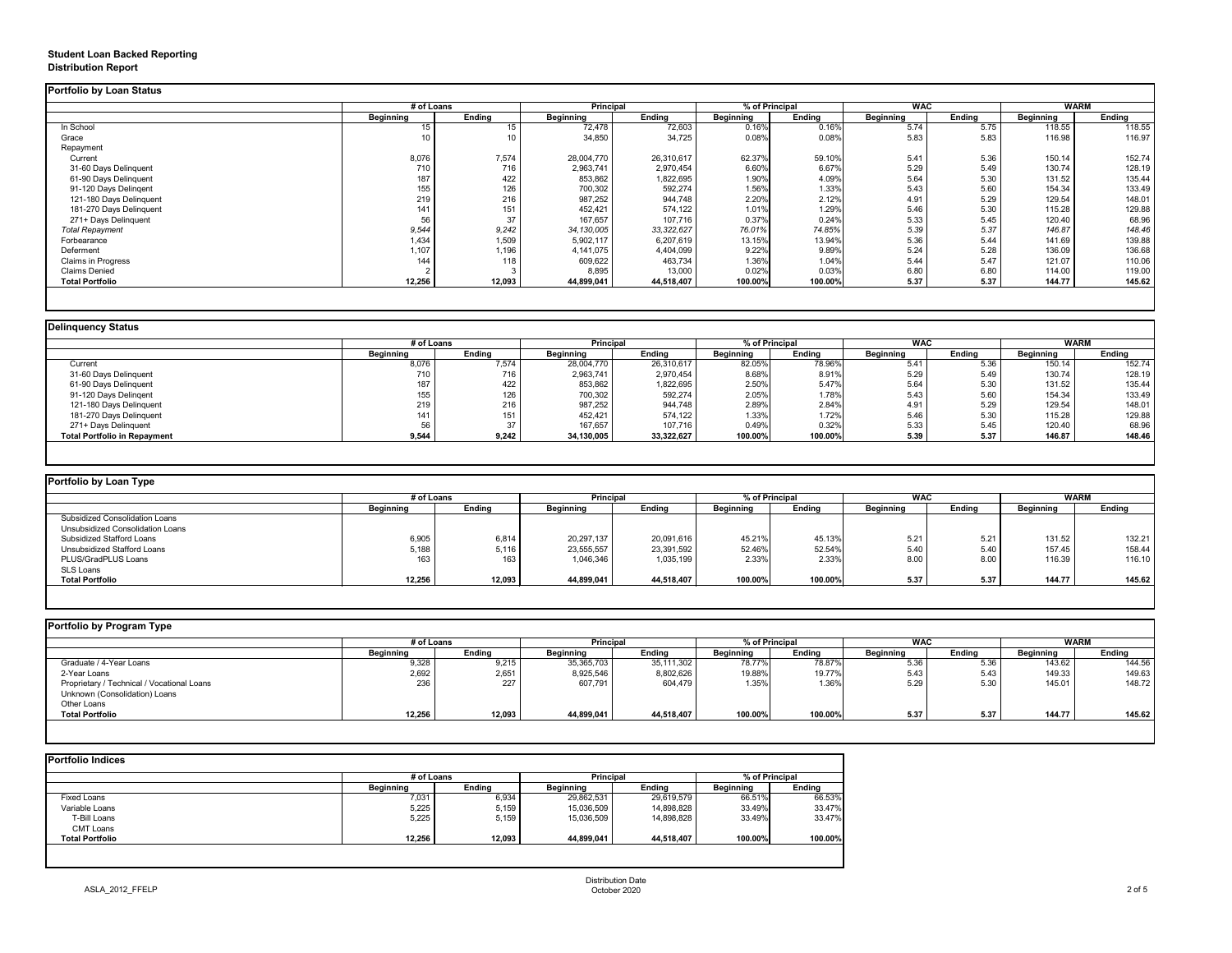**Distribution Date** October 26, 2020<br> **Collection Period** September 1, 2020, through Septe September 1, 2020, through September 30, 2020

# **Collection Activity**

| Beginning Balance - September 1, 2020                                                        | 255,421    |
|----------------------------------------------------------------------------------------------|------------|
| <b>Collection Amount Received</b>                                                            | 604,581    |
| <b>Recoveries</b>                                                                            |            |
| Reserve Account                                                                              |            |
| <b>Excess of Required Reserve Account</b>                                                    |            |
| Interest on Investment Earnings                                                              | 30         |
| Capitalized Interest Account (after a stepdown or release date)                              |            |
| <b>Acquisition Account</b>                                                                   |            |
| Payments from Guarantor                                                                      |            |
| Transfer from 2010 Collection Fund for correction of error                                   |            |
| <b>Required Repurchases</b>                                                                  |            |
| Special Allowance Payable to Department of Education                                         |            |
| <b>Consolidation Rebate Fees</b>                                                             |            |
| Rating Agency Surveillance Fees                                                              |            |
| Principal payments, interest payments, administration fees, servicing fees, and trustee fees | (255, 421) |
| <b>Other Amounts Received in Collection</b>                                                  |            |
| <b>Total Available Funds</b>                                                                 | 604,611    |

| <b>Fees Due for Current Period</b> | as of 9/30/2020 |
|------------------------------------|-----------------|
| Indenture Trustee Fees             | 833.33          |
| <b>Servicing Fees</b>              | 25,969          |
| <b>Administration Fees</b>         | 3,710           |
| Late Fees                          |                 |
| Other Fees                         |                 |
| <b>Total Fees</b>                  | 30,512.33       |

| <b>Cumulative Default Rate</b>                                                                      | as of 9/30/2020 |
|-----------------------------------------------------------------------------------------------------|-----------------|
|                                                                                                     |                 |
| Current Period Defaults (\$)                                                                        | 77,463.78       |
| Cumulative Defaults (\$)                                                                            | 45,055,472.94   |
| Cumulative Default (% of original pool balance)                                                     | 28.06%          |
| Cumulative Default (% of cumulative entered repayment balance) <sup>a</sup>                         | 101.45%         |
| Current Period Payments (Recoveries) from Guarantor (\$)                                            | 268,064.19      |
| Current Period Borrower Recoveries (\$)                                                             | n/a             |
| Cumulative Recoveries $(\$)^b$                                                                      | \$42,337,152.09 |
| Cumulative Recovery Rate (%)                                                                        | 93.97%          |
| Cumulative Net Loss Rate (%)                                                                        | 1.69%           |
| Servicer Reject Rate (FFELP) (%)                                                                    |                 |
| Cumulative Servicer Reject Rate (FFELP) (%)                                                         |                 |
| Repayment balance includes all repayment loans with the exception of balances in claim status<br>a) |                 |
| b)<br>Cumulative Recoveries includes 97% of claims in progress balances                             |                 |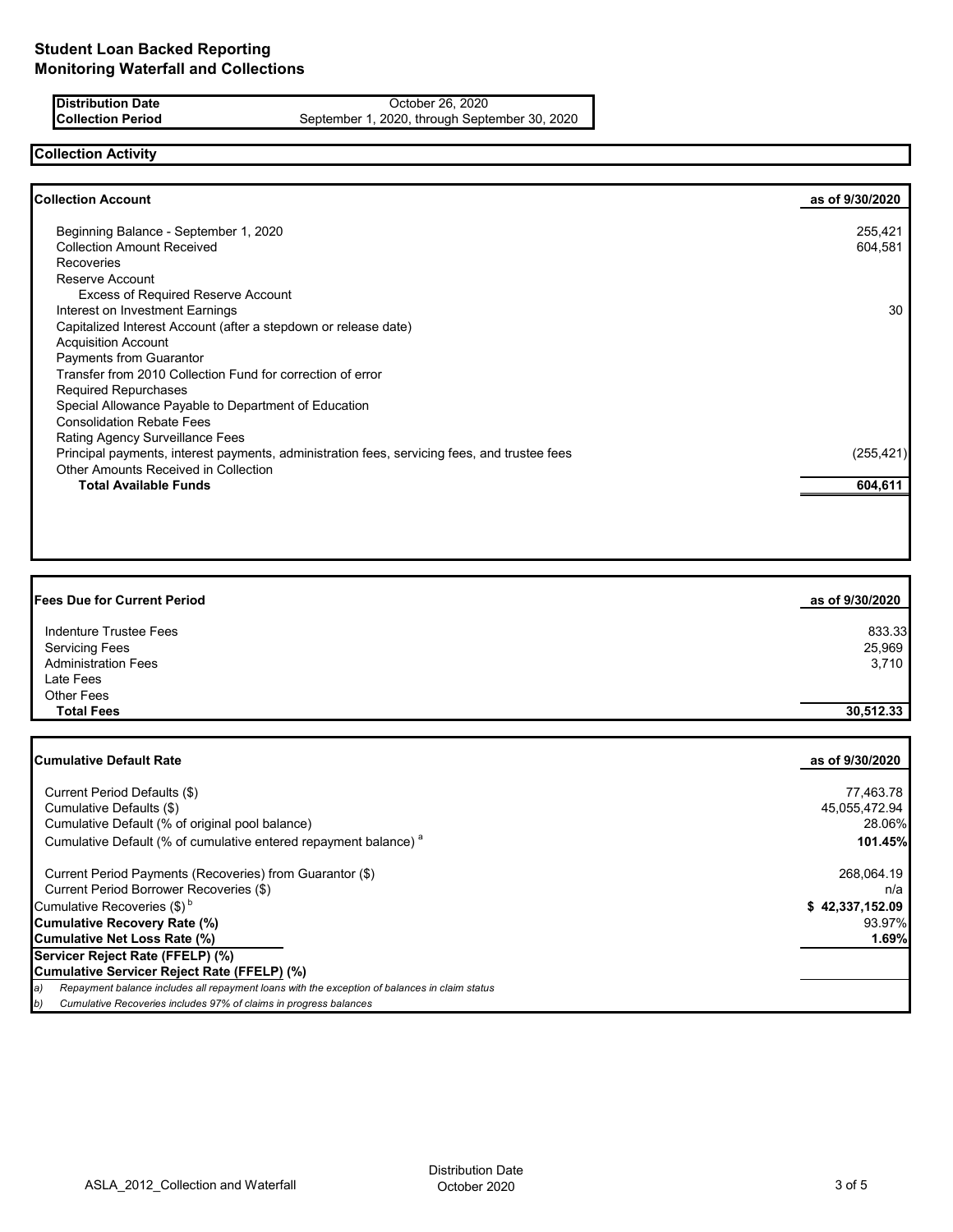## **Waterfall Activity**

| <b>Waterfall for Distribution</b>                                                         | <b>Amount Due</b> | <b>Amount Remaining</b> |
|-------------------------------------------------------------------------------------------|-------------------|-------------------------|
| <b>Total Available Funds</b>                                                              |                   | 604,611                 |
| First: Payments under any Joint Sharing Agreement                                         |                   |                         |
| Second: Trustee Fees                                                                      | 833.33            | 603,778                 |
| Third: Servicing Fees and Backup Servicing Fees                                           | 25,969            | 577,809                 |
| Fourth: Administration Fees                                                               | 3,710             | 574,099                 |
| Fifth: Noteholder Interest                                                                |                   |                         |
| Sixth: Reinstate the balance of the Reserve Fund up to the Specified Reserve Fund Balance | 17,527.34         | 556,571                 |
| Seventh: Noteholder Principal, until paid in full                                         | 556,571.33        | $\mathbf{0}$            |
|                                                                                           |                   |                         |

| <b>Principal and Interest Distributions</b> | Class A-1  |
|---------------------------------------------|------------|
|                                             |            |
| Monthly Interest Due                        | 17,527.34  |
| Monthly Interest Paid                       | 17,527.34  |
| Interest Shortfall                          | 0          |
| Interest Carryover Due                      | 0          |
|                                             |            |
| Interest Carryover Paid                     | 0          |
| Interest Carryover                          | $\Omega$   |
| Monthly Principal Distribution Amount       | 556,571.33 |
| Monthly Principal Paid                      | 556,571.33 |
| Shortfall                                   | 0          |
| <b>Total Distribution Amount</b>            | 574,098.67 |
|                                             |            |